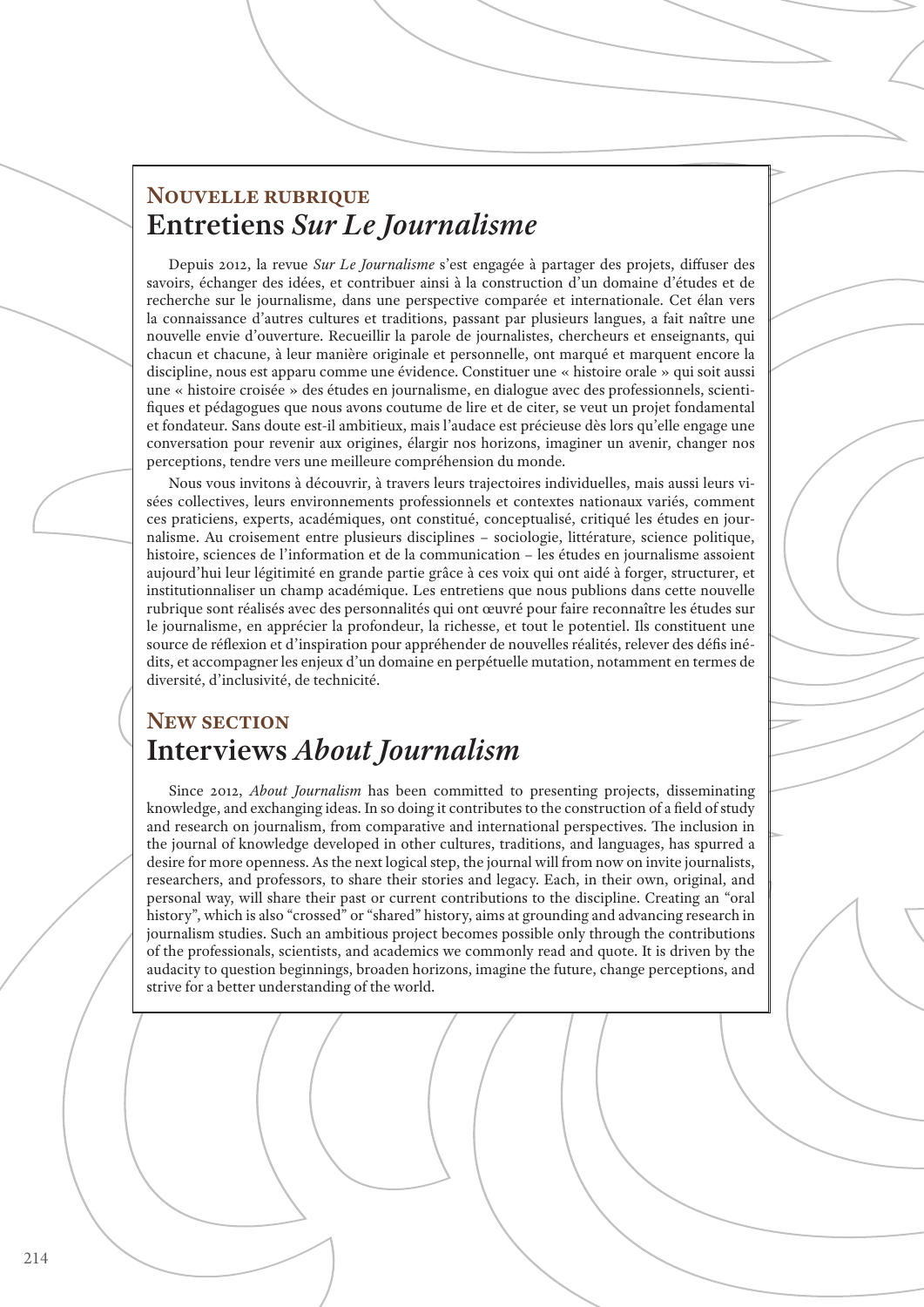We invite readers to discover how practitioners, experts, and academics, have defined, conceptualized, and criticized journalism studies through their personal trajectories, collective goals, professional environments, and national contexts. At the crossroads of multiple disciplines - sociology, literature, political science, history, information and communication sciences - journalism studies establishes its legitimacy in large part thanks to the contributions of those who have helped forge, structure, and institutionalize the academic field. Interviews published in this new section are conducted with prominent figures who have contributed through their work to bringing recognition to journalism studies and to encouraging the exploration of its depth, variety, and potential. These voices are a source of reflection and inspiration for understanding new realities, for meeting and keeping up with challenges in an ever-changing field, especially in terms of diversity, inclusiveness, and technology.

## **Nova seção Entrevistas** *Sobre jornalismo*

Desde 2012, a revista *Sobre jornalismo* tem buscado compartilhar projetos, disseminar saberes, trocar ideias, contribuindo com a construção de um campo de estudo e de pesquisa sobre o jornalismo, numa perspectiva comparada e internacional. Este ímpeto para o conhecimento de outras culturas e tradições, transitando por várias línguas, originou um novo desejo de abertura. Assim, uma proposta se impôs: compilar falas de jornalistas, pesquisadores e professores que marcaram e continuam a marcar a disciplina, por meio de relatos originais e pessoais. Constituir uma "história oral", que também seja uma "história cruzada" dos estudos de jornalismo, em diálogo com os profissionais, cientistas e educadores que costumamos ler e citar, é um projeto fundamental e fundador. Pode parecer ambicioso, mas a ousadia se faz necessária quando se pretende estabelecer uma conversa para retornar às origens, ampliar horizontes, imaginar um futuro, mudar percepções, tender para uma melhor compreensão do mundo.

Convidamos vocês a descobrir como esses profissionais, especialistas e acadêmicos, por meio de suas trajetórias individuais, suas ambições coletivas, seus ambientes profissionais, em contextos nacionais variados, constituíram, conceitualizaram e criticaram os estudos de jornalismo. No interstício entre várias disciplinas - sociologia, literatura, ciência política, história, ciências da informação e da comunicação -, os estudos de jornalismo assentam hoje sua legitimidade em grande medida nessas vozes que ajudaram a forjar, estruturar e institucionalizar um campo acadêmico. As entrevistas que publicamos nesta nova seção dão voz a personalidades que trabalharam pelo reconhecimento dos estudos de jornalismo, valorizando sua profundidade, sua riqueza e todo o seu potencial. São fonte de reflexão e inspiração para apreender novas realidades e desafios de um campo em constante mutação, especialmente em termos de diversidade, inclusividade e tecnicidade.

> La rubrique est coordonnée par The section is coordinated by A seção é coordenada por Isabelle Meuret et Sandrine Lévêque.

> > 215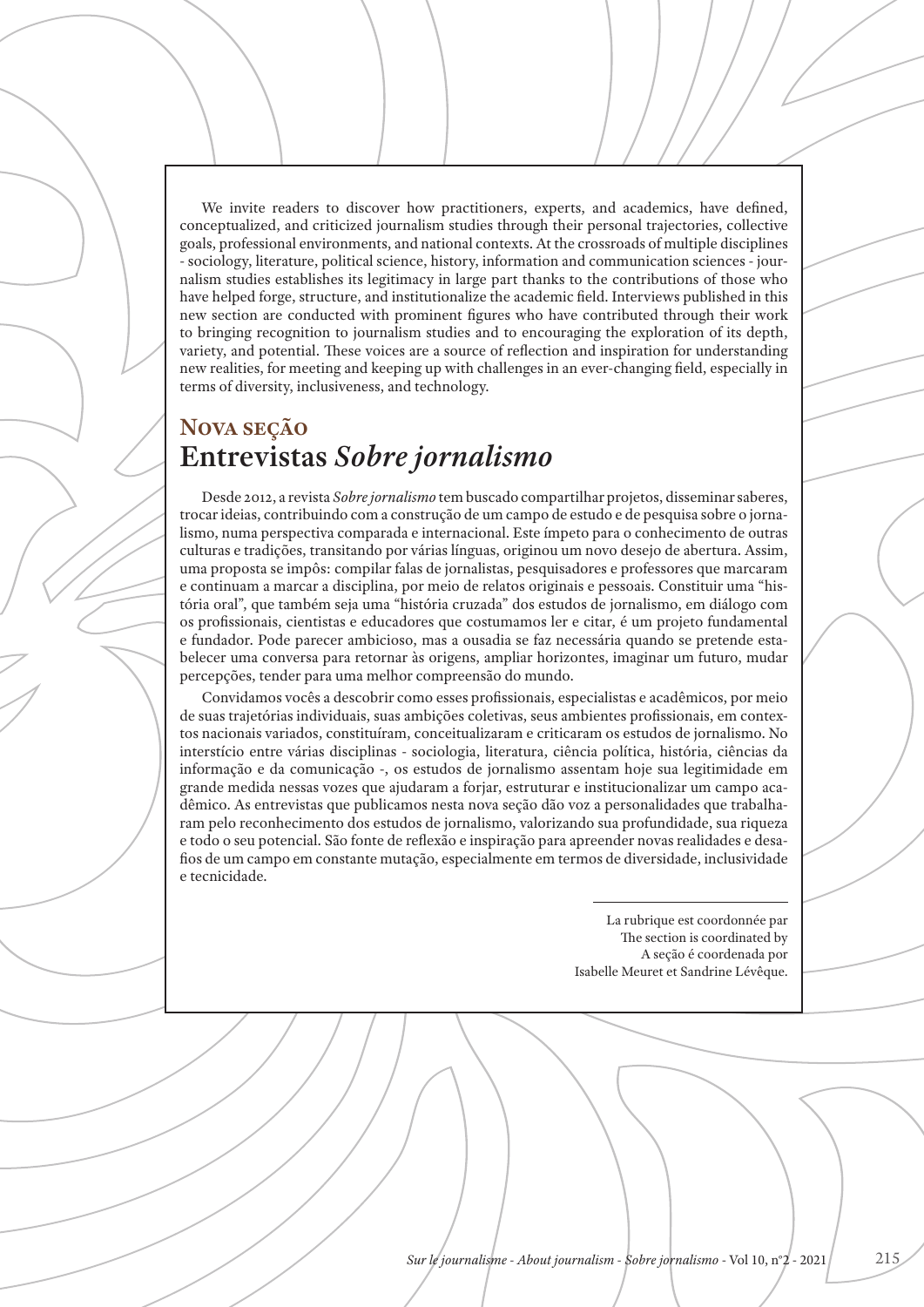# **interview** How George Orwell Invented Journalism Studies

An interview with Prof. Richard Lance Keeble, a self-defined "hackademic"

#### **Presentation**

To inaugurate our series of conversations with scholars in journalism studies with a view to securing some useful insights into the history and practice of journalism education, Prof. Richard Lance Keeble appeared an obvious choice. Now an Honorary Professor at Liverpool Hope University, Prof. Keeble was first director of the International Journalism MA, then director of the Journalism and Social Science BA, at City University, London (1984-2003). He was then appointed Professor of Journalism (2003-present) at Lincoln University where he also became acting head of the Lincoln School of Journalism (2010-2013) and later a Visiting Professor at Liverpool Hope University (2015-2019). Prof. Keeble has been the recipient of prestigious and distinguished prizes, namely the National Teaching Fellowship Award (2011) and the Lifetime Achievement Award for services to journalism education (2014), the latter bestowed by the Association for Journalism Education in the UK.

Farallel to his academic career, Prof. Keeble has always been a practising journalist. On completion of his studies in Modern History at Keble College, Oxford University (1967-70), he started a career in journalism, first as sub editor at the *Nottingham Guardian Journal/Evening Post*  $\frac{1}{2}$ (1970-73) and then at the *Cambridge Evening News* (1973-77). He was deputy editor, then editor, or<br>*The Teacher*, the weekly newspaper of the National Union of Teachers (1977-84). His dual pedigree completion of his studies in Modern History at Keble College, Oxford University (1967-70), he (1970-73) and then at the *Cambridge Evening News* (1973-77). He was deputy editor, then editor, of in journalism, as a practitioner and a professor, led him to take on many editorial responsibilities. He is emeritus editor of *Ethical Space: The International Journal of Communication and Ethics* and joint editor of *George Orwell Studies* and is also on the board of an impressive number of journals, among which are *Journalism Studies, Digital Journalism, Journalism Education, International Journal of Media and Cultural Politics, Media Ethics, Journalism: Theory, Practice & Criticism*, to name just a few. Prof. Keeble was also Chair of the *Orwell Society*<sup>1</sup> (2013-2020) and has authored or edited no less than 44 books. They include *Ethics for Journalists* and *The Newspapers Handbook*, 2 respectively on their second and fifth editions, as well as several volumes on George Orwell, investigative journalism, and the British media.

It was an honour and privilege to talk to Prof. Keeble in a phone interview on March 25, 2021. The conversation was transcribed while some passages were edited for clarity. I hereby express my immense gratitude for his time, generosity, expertise, and humour. It is such a thrill to start our series of interviews in a way that only makes us want more such conversations.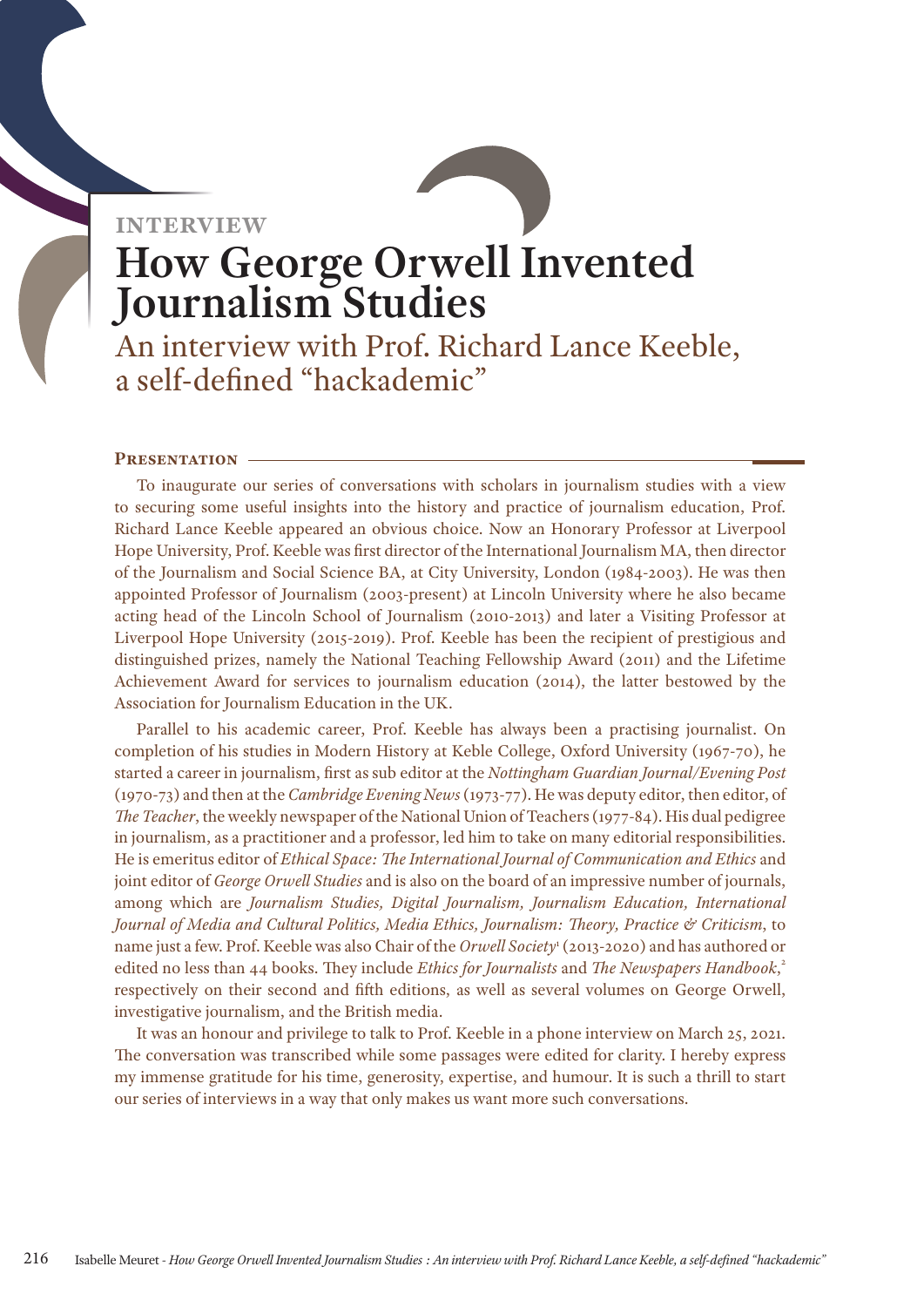#### **Can you tell us about the origins of journalism education in the United Kingdom?**

I have done five editions of my *Newspapers Handbook* and, in a number of those, I did talk about the history of journalism education. Well, the first journalism school was founded in 1908 at the University of Missouri, and ten years later there were eighty-six schools offering some journalism coursework. In Britain, a diploma course ran at King's College in London between 1922 and 1939, but it wasn't re-started after the war. Now, you know, I'm very much a fan of George Orwell. We could talk a lot about George Orwell's contribution to journalism studies. In one of his "As I Please" columns in *Tribune* in 1944 – he wrote eighty between 1943 and 1947 – he responded to a letter sent to him by a woman who had subscribed to the London School of Journalism, clearly a commercial operation at that time. With typical humour, he wrote, obviously damning the organisation for advising this woman not to write for socialist newspapers: "Isn't it curious that trainers are not well-known writers? If Bernard Shaw or J. B. Priestley offered to teach you how to make money out of writing, you might feel there was something in it. But who would buy a bottle of hair restorer from a bald man?" (*laughter*). That's typical Orwell. Orwell is finding something humorous to say. Now, around this time, certain newspaper companies such as *The Sunday Times* also ran their own in-house training programmes.

#### **Which were the key events or watershed moments in the development of journalism education in the UK?**

In 1949 there was a Royal Commission on the Press, and it drew attention to the need for better training. As a result, the Advisory Council for the Training and Education of Junior Journalists was set up in 1952. In 1955, it became the National Council for the Training of Journalists<sup>3</sup> (NCTJ) – an organisation that has played a significant role in the history of journalism teaching up to the present day.

The first university postgraduate programme in England was started at Cardiff University by Sir Tom Hopkinson in 1970, and there was a diploma course set up at City University London in 1976. This is where I come in. The International Journalism MA course was launched there in 1982. I arrived in 1984. So, I guess I am the longest surviving teacher of journalism in the country*.* Alas, my dear friend Bob Jones, who ran the International MA with me for a number of years, died last month – I've written his obituary which appears in *The Guardian*. 4

Following that, undergraduate courses appeared across the country so that by 2000, there were 100 degree programmes at 32 universities. Why? Because they were popular. Universities needed money. They drew in the student numbers. We, at City, also launched an undergraduate programme and after my first sabbatical I went back and ran the Journalism and Social Science degree from 1992 to 2003. Colleagues at City at that time thought journalism did not have the academic credibility to operate as a separate discipline in its own right at undergraduate level, so they combined it with the social sciences. This made total sense, and I very much enjoyed running that programme.

#### **What about the evolution of research in journalism studies?**

In relation to the history of research of journalism, I recommend you a book called *Global Journalism Research: Theories, Methods, Findings, Future*, edited by Martin Löffelholz and David Weaver.<sup>5</sup> It's got it all in there. A group of Marxist intellectuals in the so-called Frankfurt School – men like Marcuse, Fromm, Benjamin, Horkheimer, and Adorno – looked at the media very critically. Focusing on the reception and consumption of the mass media, they saw it as contributing to a 'massification', and a 'dumbing down' of culture. Well, things had to move on from that rather negative approach. In America, the seminal book was called *Mass Communications*. It was edited by Wilbur Schramm and published by the University of Illinois Press.<sup>6</sup> And then surveys of journalists began. There was one by the sociologist John Johnstone and his colleagues in 1976.<sup>7</sup> 1991 saw Shoemaker and Reese's Mediating the Message seminal text.<sup>8</sup> And we shouldn't forget George Orwell in England in the 1940s. In one of my recent books, *Journalism Beyond Orwell*,<sup>9</sup> I look at his response to the press and he had a remarkably original approach. He deconstructed not only a front page, say, of *The Daily Mirror* and an issue of the women's magazine *Vogue* but also boys' weekly comics. George Orwell we could perhaps argue, invented journalism studies.

The journal *Journalism Studies* was set up in 2000 by Routledge. In the same year, Sage published *Journalism.* That was largely run by colleagues of mine at City, Howard Tumber and Michael Bromley who moved to Australia. The research into journalism has really expanded over the last twenty years with many other academic journals appearing – such as *Ethical Space*, which I launched in 2003.

#### **Do schools develop niches in the UK? And how did you carve out and spearhead your own programmes?**

Our International MA was the first of its kind. It was launched for financial reasons, being blunt, because in this country foreign students – non-EU at the time – paid astronomical figures. It has now grown enormously since I left City University in 2003 and so you can imagine what a cash cow it is. But there are enormous sorts of benefits for international MAs.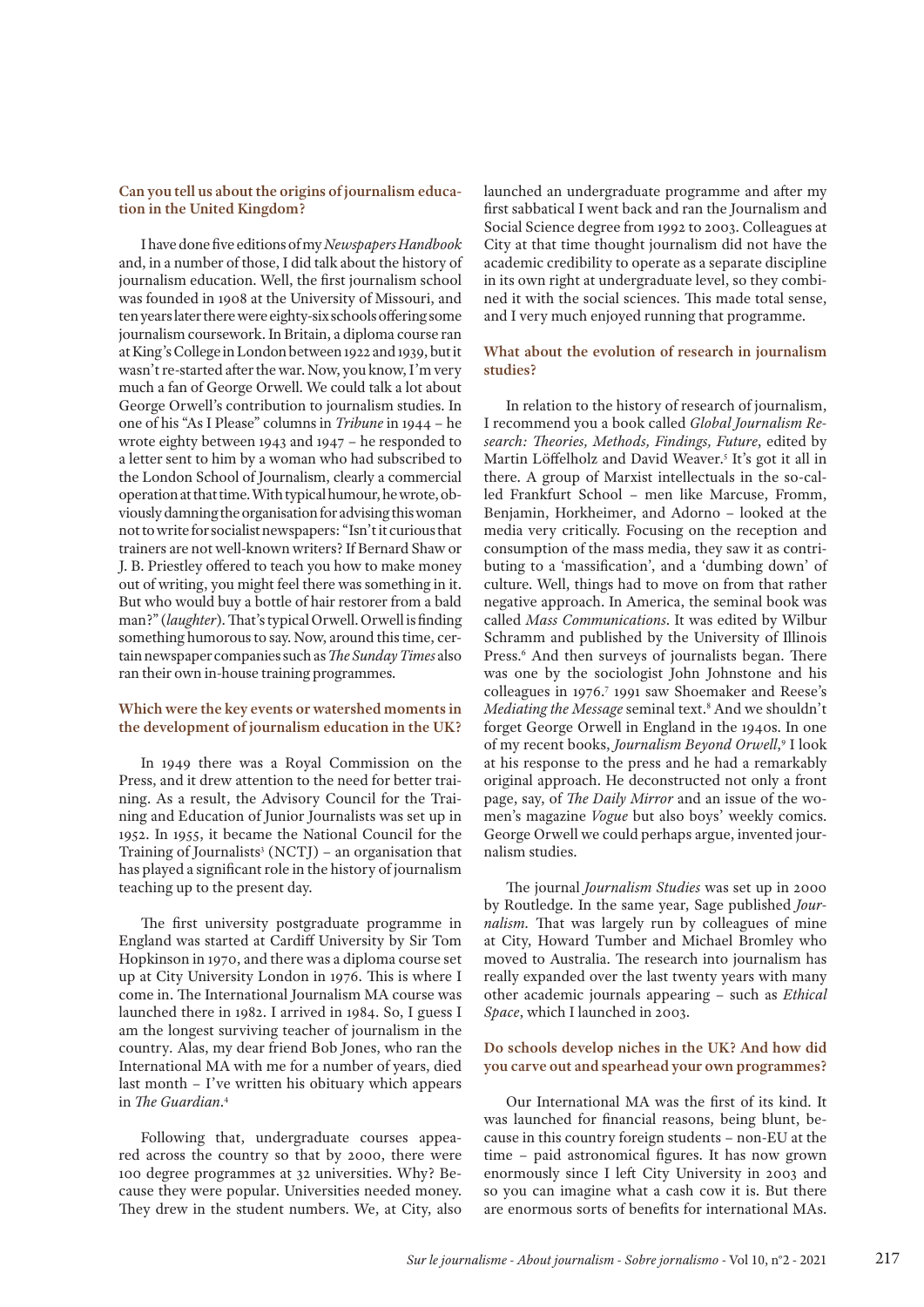Students come to England because of the global status of journalism in this country. I think in the seven years I ran the programme I had students from 35 different countries. So, if you are a practising journalist, which most of them were, if you came to England and gained an MA, it helped your career. Moreover, I also learned an enormous amount from my students. I began in 1984 and, by the time I took my first sabbatical in 1991, I was confident enough to base my PhD research on international politics. Because if I had a student coming from, say, Uganda, Sudan, Angola or Israel, I had to be aware of their country's politics. They knew about the politics in this country, so it was dependent on me to know theirs, so I learned an enormous amount.

In terms of niche, after a few years of being at Lincoln University, I launched an MA in Peace Journalism. Now I'm a pacifist, as you know, and in all my writing and my teaching I make clear my radical approach to the state. Essentially I see it as being geared for warfare rather than welfare. Do I thrust my views down at my students' throats? (*laughter*). Not at all. I present my views as part of an ongoing debate: they know where I stand and all opinions, including my own, are to be questioned. Peace Journalism proved to be highly controversial when I proposed the MA at Lincoln. So we changed the title to "Journalism, War and International Human Rights" and, hey presto, it was approved (*laughter*). To accompany the launch of the programme, I co-edited with my great friend and Lincoln colleague John Tulloch and PhD student Florian Zollmann a book on Peace Journalism drawing contributions from internationally celebrated academics and activists.<sup>10</sup> And John Pilger, the award-winning investigative journalist, wrote a foreword.

I also started with the support of John Pilger the country's first undergraduate BA in investigative journalism, though there was already at City University a very well-established Master's course in this field. It was a programme inspired by a colleague at Lincoln who had the idea of introducing the culture of independent postgraduate research into undergraduate learning. This meant that students spent a lot of their time researching rather than coming into classes. Since I was running the journalism school and the Peace Journalism programme, this obviously suited me a lot. I wasn't buried in loads of class teaching. But obviously if you run a programme built around research, you are on call almost 24/7. So, it was extremely challenging. But I really enjoyed running that programme mainly because the final term for the students was entirely given over to working on their 20,000-word investigative project. Many rose to the ethical, investigative challenges such as when they went undercover.

I'll give you the example of one of my best students. His project was to investigate bare-knuckle fighting. It's illegal in the UK. Attending it is also illegal. But

my student wanted to explore the topic and to attend a bare-knuckle fight. Hence the problems began. Naturally, the student presented his proposal to all the relevant university committees but they were clear: he could not attend any fight because to do so would be illegal. How could I support this student? Well, in the end, I said he could witness a fight – but only off his own bat. First, he visited the site where the fight was to be held to find out escape routes should any be needed. He found an expert in bare-knuckle fighting to accompany him – for extra support and safety. He took with him my phone number – to ring in case of any emergency. On the night in question he went to a remote field and saw a group of gipsies forming a small circle – all carrying small electric torches. In the middle of this circle the men fight. Bets are laid. Blood is shed. Someone is knocked out. And so they move on to the next round. My student watched it all; so close to the action he was even spattered with blood. He reported all this in great detail and with a lot of descriptive colour. He ended up runner-up in the "young journalist of the year" award on the strength of his bare-knuckle investigative project, later joined the Murdoch-owned *Times* – and he's now a sports reporter for the *Daily Mail*. Journalism and journalism teaching, I guess, does involve risk-taking.

**It's a big dilemma, I suppose. On the one hand, your institution says, "No, it is illegal," and then you need to have confidence in the abilities and determination of the student.**

You're right. Other students did their own undercover work. And it was approved as a last resort "in the public interest" by the university's research ethics committee. Another excellent student, for instance, examined the ways in which the army visited schools, very often in rundown areas of the country, to recruit. You know, if you're poor, the army is one of the few careers open to you, so they deliberately target poor areas. As part of his research, the student attended an army recruitment session at the university assuming the character of someone interested in going into the army. In appropriate circumstance, I was happy to approve students going undercover as part of their investigative journalism – it helped give a sense of reality to the programme.

#### **Your expertise is wide-ranging, but journalism ethics has always been central in your career. Is there a reason behind this?**

Yes, I've always been political. I worked on local newspapers. My first newspaper was the Nottingham *Guardian Journal*, a morning newspaper. So, I worked with old blokes (*laughter*) immediately after leaving Oxford in 1970 because our shifts were from 5 in the afternoon until, say, 1 am. Then I moved to the *Cambridge Evening News*,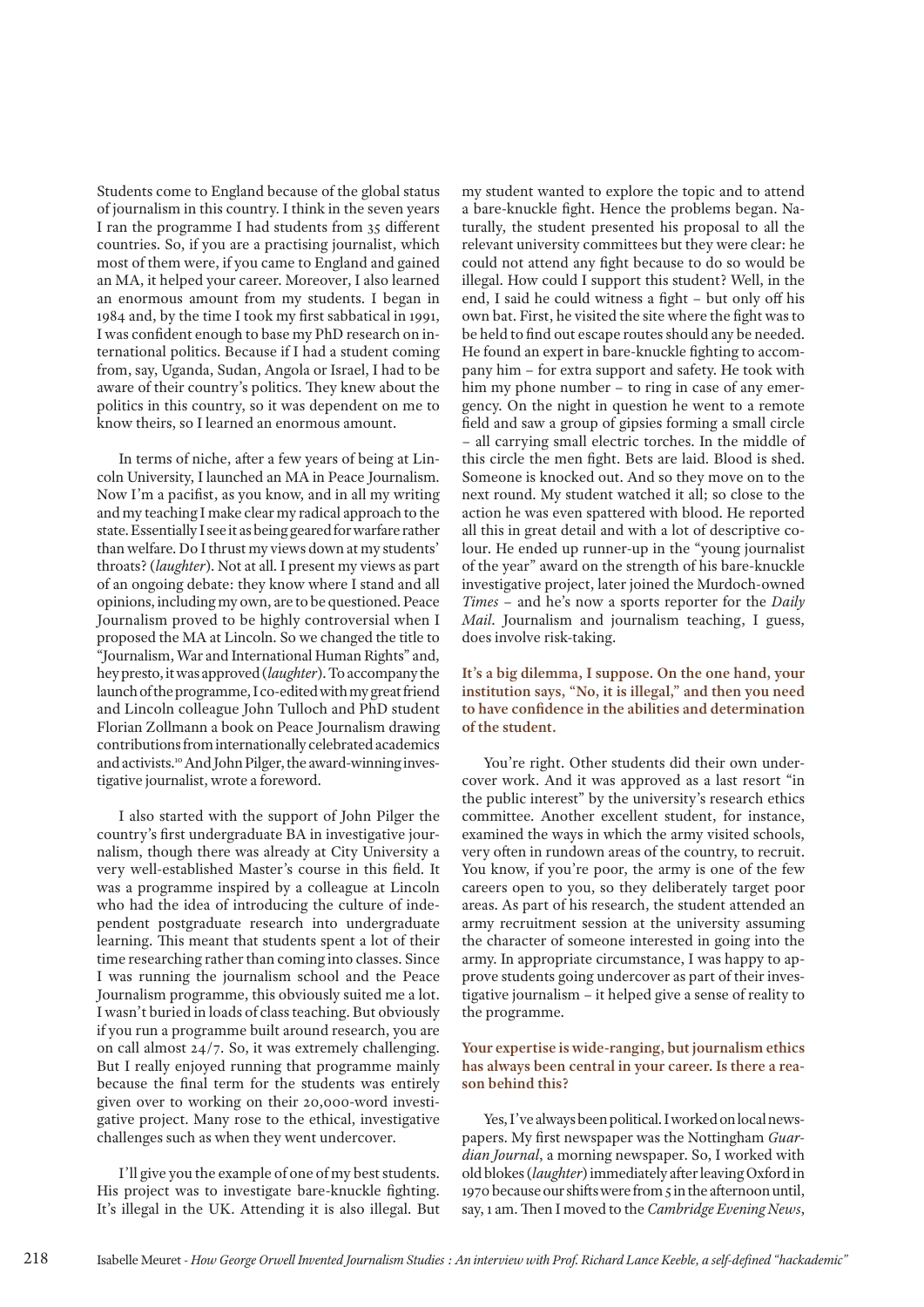but conventional corporate journalism didn't appeal to me. I have always been very active in my trade unions throughout my career so I guess it was logical for me to move to the weekly newspaper of the National Union of Teachers – and I really loved it. It was very much the time of the peace movement in this country. Maryline, my partner now for 50 years, and I lived in a pacifist community of 16 people in the east end of London around that time, so I had a sense of really living the peace movement of the early 1980s. And the promotion of peace education was very much part of that movement.

When I became an academic, I had this strong political interest while ethics was an area most of my colleagues were reluctant to enter. Since I was running the course, I thought, I'll teach it. Ethics, then, became a way in which I could talk about politics and, crucially, the political economy of the media. Now this is for me the determining factor, as it was for George Orwell, of course. The underlying economic structure of the corporate media aligns it closely to dominant political, economic, and military interests. As a result, the notion of professionalism, which is at the heart of many journalism teaching programmes, I've always regarded problematically, seeing it rather as an ideology serving to legitimise the place of corporate journalism within the bourgeois state.

Look at the history of the professionalisation in Western societies: it occurred largely in the latter half of the 19<sup>th</sup> century. Professions amongst lawyers, teachers and journalists emerged – all of them closely integrated into the operations of the state. Accordingly, around this time, notions relating to the free press, democracy and objectivity became essential parts of the dominant ideology; in effect, part of the very air we breathe.

In this country, there was at the start of the  $19<sup>th</sup>$ century a very outspoken partisan, radical, revolutionary, trade union-based, anti-clerical press. It was both very popular and illegal. The legal press, such as *The Times*, was stamped and only wealthy people could afford it. In contrast, the radical press was read out in pubs and at big, mass meetings. Many radical journalists, since they were operating illegally, ended up in jail. They became martyrs to the cause of the free press. How did the state eliminate the radical press? It was very, very, very clever. There was in the middle of the  $19<sup>th</sup>$  century a series of parliamentary debates in which the 'threats' posed by the extremely popular, radical, revolutionary trade union press were discussed. Were they going to extend the laws that restricted access to the press and made unstamped journalism a criminal activity? Or were they going to do the complete opposite and open the press to the market? Very cleverly they chose the latter. Within a few years the radical press was marginalised. The market, in effect, served to control the content of the media – then as it still does today. I have always placed my teaching on professionalism, objectivity and partisanship in this critical, historical context.

How was I going to tackle all these issues in my *Ethics for Journalists*? I didn't want to just spout my (somewhat controversial) ideas. In the end I decided to present the issues in the form of questions. So I could present many different responses to the ethical dilemmas I raised – and leave the reader to decide which one they preferred. The questioning approach was also highly symbolic for me. After all, being curious is critical for being a good journalist. Dogmatism can only lead to confrontation. In contrast, the questioning approach is far more creative and stimulating.

#### **I saw that you interviewed Phillip Knightley, in your book on ethics.**

Phillip was certainly one of my mentors. He struck me as a journalist whom I wanted my students to emulate. I made him a Visiting Professor at Lincoln University – and awarded John Pilger (another man who has been a constant inspiration) an honorary doctorate. I knew John since very early on in my teaching days at City, and he wrote a very generous endorsement for the first edition of my *Newspapers Handbook*. So his words of wisdom are on the back cover and I'm sure they helped sell it around the world.

Phillip Knightley was very bright and very witty. He was aware of the importance of the radical critique of the media and would write for the radical media, for instance in Australia, the journal *New Matilda*. But he also contributed to mainstream newspapers. Can I tell you a joke?

#### **Of course!**

Phillip once told the story of when he was a cadet reporter in some godforsaken suburb or Sydney, Australia, it was a Friday and there was no news. So his editor said: "Go out and find some." So, he invented this report. It was about a man who roamed the local buses and used a coat hanger to lift up the skirts of the women. Some sexual pervert! And he headlined this story: "Hook Man Terrorises Women." His editor was completely satisfied and so the story became the front page lead. Phillip was very worried about this. First day after the publication went by, no response from the cops. Second day, no response. Third day, PC Plod comes on the phone and asks: "Is Phillip Knightley there?" Nervously, he replies, "Yes." To which the policeman announces, "You know that Hook Man. Well; we've caught the bastard!" With Phillip you never knew if an anecdote like that was true or false, and that's the point he was making. You see, Phillip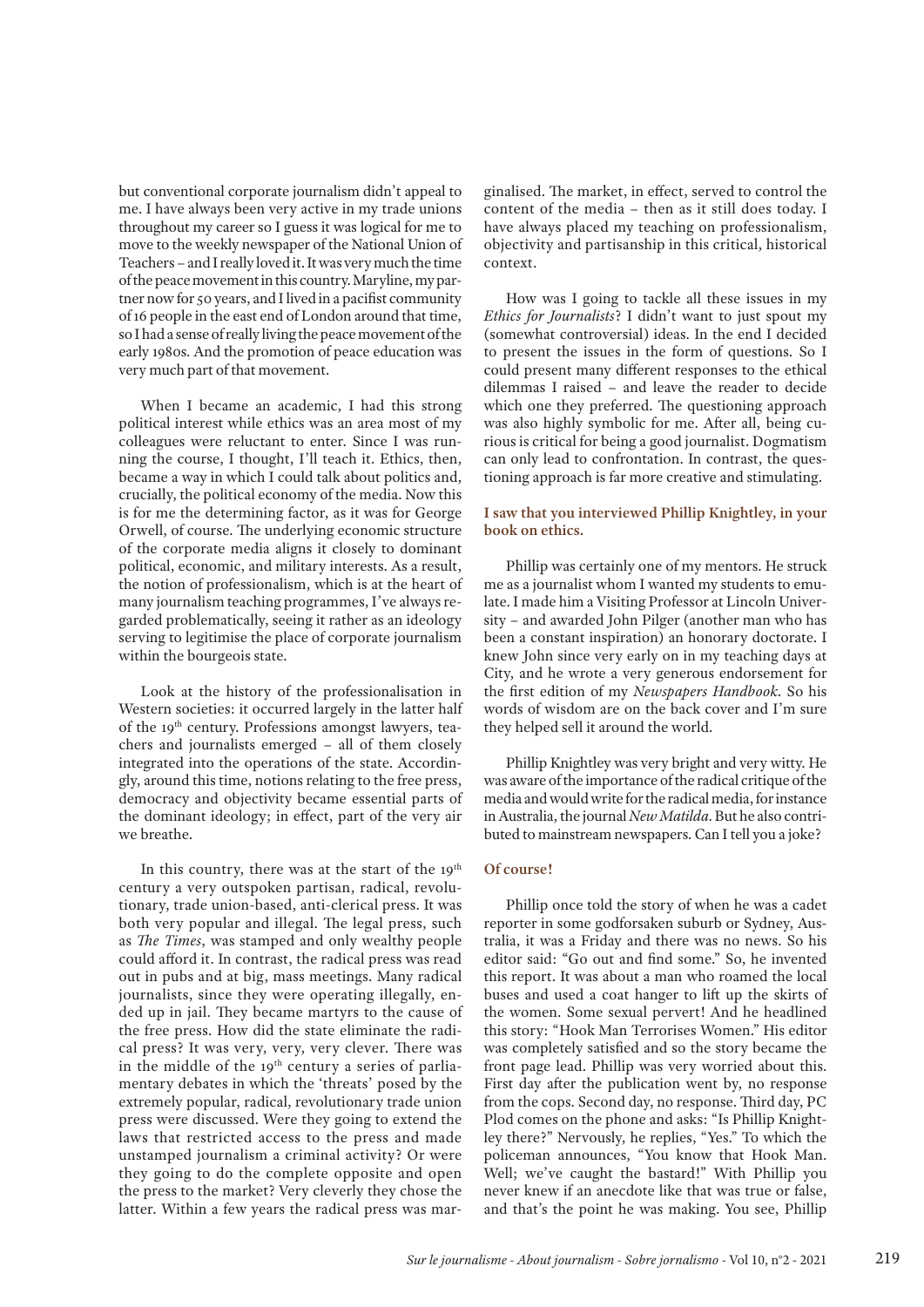was deeply involved in reporting on spooks and the links between journalists and the intelligence services. Anything there could be false, it could be true. You just don't know. For one simple reason: there is no way of verifying most of it because, by definition, it's secret. So, I think that Phillip's joke was essentially warning the students … don't really believe anything, and certainly don't believe me. Always question.

#### **Literary journalism is another field you are actively exploring and writing profusely about. Did it become one of your signature courses too?**

In all my career as a full-time academic, from 1984 to 2013, I only once ran a literary journalism module and that was because my dear friend John Tulloch had died, and I had to take it over. I've always, as you know, approached journalism, generally, as a creative field. My *Newspapers Handbook*, for instance, focuses on the conventions of news and feature reporting which students have to know; but they also need to be encouraged to break free of those conventions, when appropriate, and explore the creative dimensions of journalism.

For instance, that student who reported the bareknuckle fight. In composing his feature, he had to capture the atmosphere of the scene. What were the sounds coming from the fight and the onlookers? What were the expressions on people's faces, what was it like being spattered with blood? This is not easy to write, but students do rise to the occasion. And what I have stressed in all my teaching of practical journalism is the range of genres within it: news (hard and soft), news features, profiles, interviews, reviews, editorials, captions, background features, lifestyle features, etc. I think when I wrote my first *Newspapers Handboo*k in 1996 there were 17 different, essentially creative genres. Now, with the explosion of the Internet, social media and Data Journalism, there are many more.

How credible is it if you use the word "I" in this piece and how relevant is it? How much personal opinion should I include? How much analysis or description? These are all creative challenges which appear in straight journalism as much as they do in so-called *literary* journalism.

I've always been worried that there will be this elite group of teachers, focusing on literary journalism, developing the creative side of journalism, while other teachers handle the basic skills of news and feature writing. Personally I believe all journalism is worthy of critical attention for its literary/creative elements. So the front page of the tabloid, Murdoch-owned *Sun* is as interesting for me and my students to deconstruct as say the front page of *The Guardian* or *The New York Times*. In all media, fascinating questions relate to

language – for instance, the use of the vernacular, its conciseness, the subtle cultural references, the puns and alliteration, the recycling of press releases, and so on – and the ways in which the political economy of the media impact on content.

#### **Is it essential to be both a scholar and a practitioner to teach journalism?**

Journalism teachers, all my colleagues, have been practising journalists. They may not have done much, but all have done some journalism. What it means is that there can be an over-emphasis on practical skills. I've always stressed skills, but I've had this kind of reflective, critical, analytical approach which I hope my *Newspapers Handbook* captured. My own PhD, which I was awarded in 1996, was the first PhD by a practising journalism academic in the country. I also introduced a new PhD at City, which I called the DJorn (Doctorate in Journalism), for which journalists could submit their own work and build a theoretically creative thesis around it. Now in this country there is a new trend of teachers studying for a PhD by Practice.

When I launched the MA in International Journalism in 1984 with my friend Bob Jones we did something quite radical. The students had to submit a 20,000-word dissertation, but it wasn't a piece of conventional academic writing with an abstract, lit review, methodology, analysis of data and so on … it was a piece of journalism! So, it was written like a Phillip Knightley book; that was always the model I gave my students. Look at one of Phillip's great books – say on war reporting or the history of the intelligence services – and, because it's referenced, it's academically robust but it reads like journalism. The writing is always accessible. It's based on massive research, interviews, and the analysis of documents. It's often quite brave and daring in what it reveals. So, we did that as far back as 1984. The students wrote journalistic books, and some students did amazing things. For instance, one student covered the AIDS crisis, which was new at the time. And she wrote it as letters to her sister. One student went to China and interviewed novelists, and she did it in the form of a diary. This playing with genre was brilliant. The dissertation projects that the students on the Investigative Journalism BA at Lincoln produced also tended to incorporate a range of genres: such as profiles, eye-witness reports, Data Journalism, insightful, investigative pieces, personal commentary and so on.

#### **What should we be teaching in journalism today?**

Obviously, that's an enormous question, but I've always stressed in my teaching and in my talks to my students that at the heart of journalism is the acquisition of transferable skills. Over the years I taught them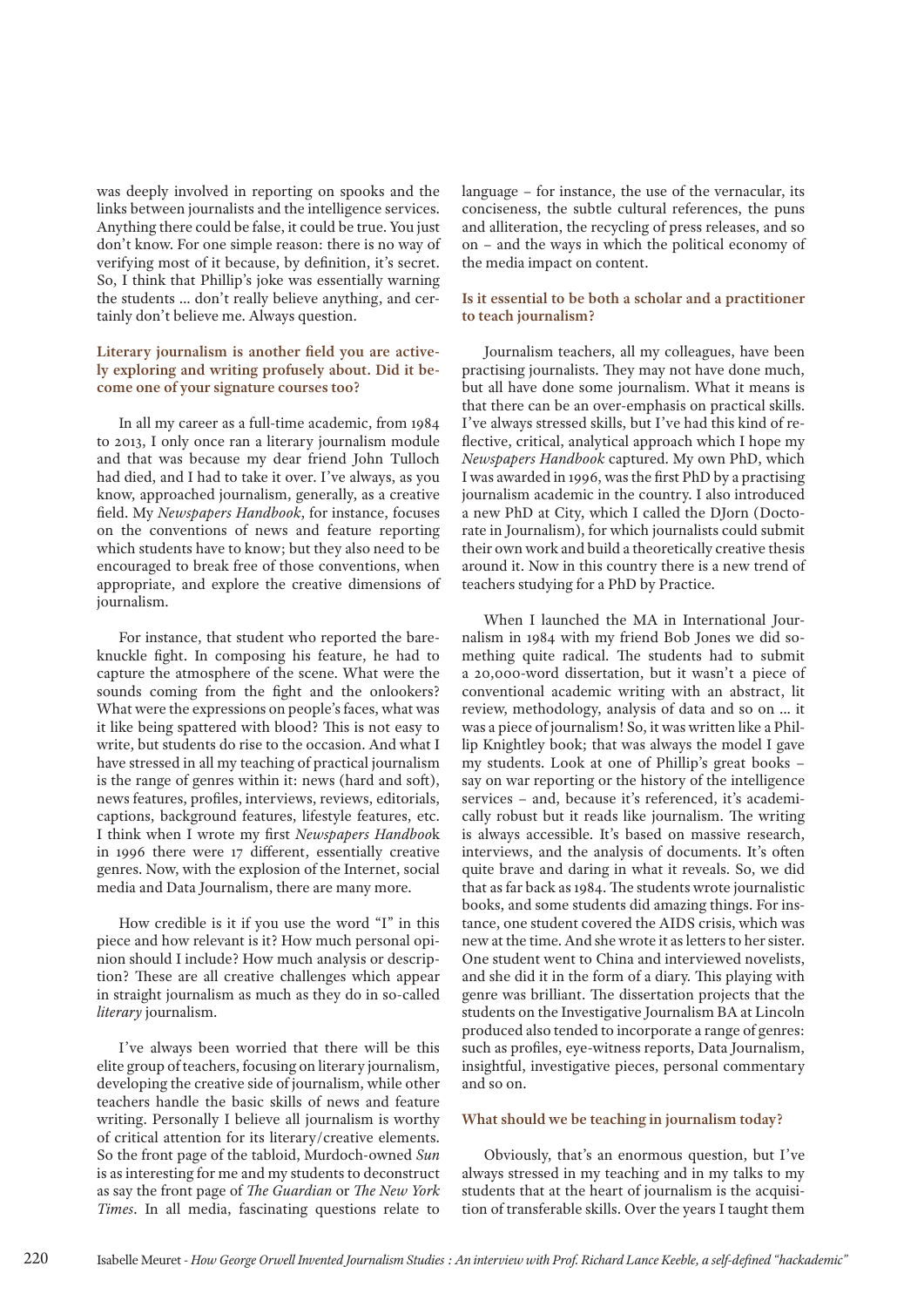I saw the students developing their social skills, for instance, in striking ways. Why? Because journalism requires these special skills: the handling of various sources, meeting them, winning over their confidence. Journalism is also about building up the sense of curiosity. It's about developing technical skills – and critical, reflective, theoretical skills. These skills are incredibly important for all students to acquire. In these Covid times, it is difficult to know how many jobs in the corporate media there will be. Who knows? But journalism as an academic subject will still be popular. Research suggests that journalism graduates are certainly employable – in a large part because the transferable skills they have acquired are attractive to employers.

One of the things I think we need to stress is that students break free of the computer and the dominance of Google and the Internet, Facebook, Twitter etc. The value of meeting people, building up sources face-to-face, cannot be under-rated. Now, bringing up a political point, can I highlight how, in my country and around the world, the surveillance state is becoming ever increasingly powerful. The notion of privacy, which I explored at length in my ethics books, is even more problematic now because the state has enormous powers to intrude on the most intimate aspects of our lives, in particular those of journalists. Yet I think the debates amongst journalists and academics do not yet adequately confront the reality of the secret state and its impact on journalism and, in particular, reporters' contacts with sources. Given the way in which most electronic communication now is hardly confidential and because confidentiality is so critical to the operations of journalism, I think the teaching of journalism needs to take all that into account. Thus, the teaching of encryption techniques has to be an essential part of all journalism programmes, just as all students need to be critically aware of the secret state's crucial role in the operations not only of society and politics in general, but journalism in particular.

#### **Very true. What you say about technical skills and transferable skills is so important because the ecology of journalism is changing all the time. Is adaptability also a key element for students?**

Many of them have to write theoretical essays. Along with that, they have to write hard news. They have to produce a broadcast. They have to write for the Internet. These are all extremely demanding tasks and require different intellectual and literary skills. It's not easy for students, we have to appreciate that. Taking on a journalism programme? I really admire my students.

**In the UK, you have such a diverse press. How do you teach students knowing that you have high quality papers, but also tabloids? How do you embrace this range of journalisms?**

I have throughout my entire career looked at the whole of journalism, critically, so not just corporate media with all its many manifestations. I've looked at the tabloids, the middle market press, the so-called qualities. And I've also looked at the so-called alternative media. I came from the trade union press, the alternative media, which until the emergence of the Internet, incorporated the feminist media, the environmental movement, the peace movement, the radical political left, etc. With the Internet, alternative media has blossomed. If you look at my *Newspapers Handbook*, I begin by interviewing five journalists because I wanted to root the book in the reality of journalism today – so I take in a corporate 'quality' newspaper, a tabloid, an alternative news agency, a local newspaper and a local free-sheet. Along with my political economy approach, I'm able to highlight in this way the different economic structures of newspapers and their impact on content.

So whenever I gave my students an assignment I made it clear to them that they were not writing, essentially, for me – they were writing for the market. This meant, then, that one of the most important bits of information on their copy was the word at the very top identifying their target. They could be writing for, say, *The Guardian*, or for *The Morning Star*, the newspaper of the Communist Party, or for a feminist Internet site. Each of these would require a different kind of report.

If you look at my writings, which encapsulate my teaching, I bring in the alternative media as much as I do the corporate media. And whether it's *The Sun*, or *The Mirror*, or *The Guardian*, or *The Socialist Worker*, or an ethnic Black newspaper, a feminist website or a pacifist newspaper, they are all subject to criticism, all of them. And myself! If you look at *The Newspapers Handbook*, there is an article in there which I wrote, which I deconstruct and critique.

The Internet has also made foreign media easily accessible. So if I'm examining journalists' links to the secret state I would not take in just UK-based journals such as the mainstream *Independent* and the alternative *Lobster* but also *Le Monde diplomatique* (which has an excellent English version) and the Paris-based *Mediapart* along with alternative investigative sites in Australia, New Zealand and India. If you are looking for an excellent website critical of US/UK imperialist adventures and the secret states throughout the world then take a look at *Declassified*, 11 which is run by the human rights campaigner Mark Curtis.

#### **What are your thoughts on the incidence of the Leveson Report on journalism curricula?**

The Leveson Report – published in 2012 following an inquiry into the 'hackgate' scandal in the UK – despite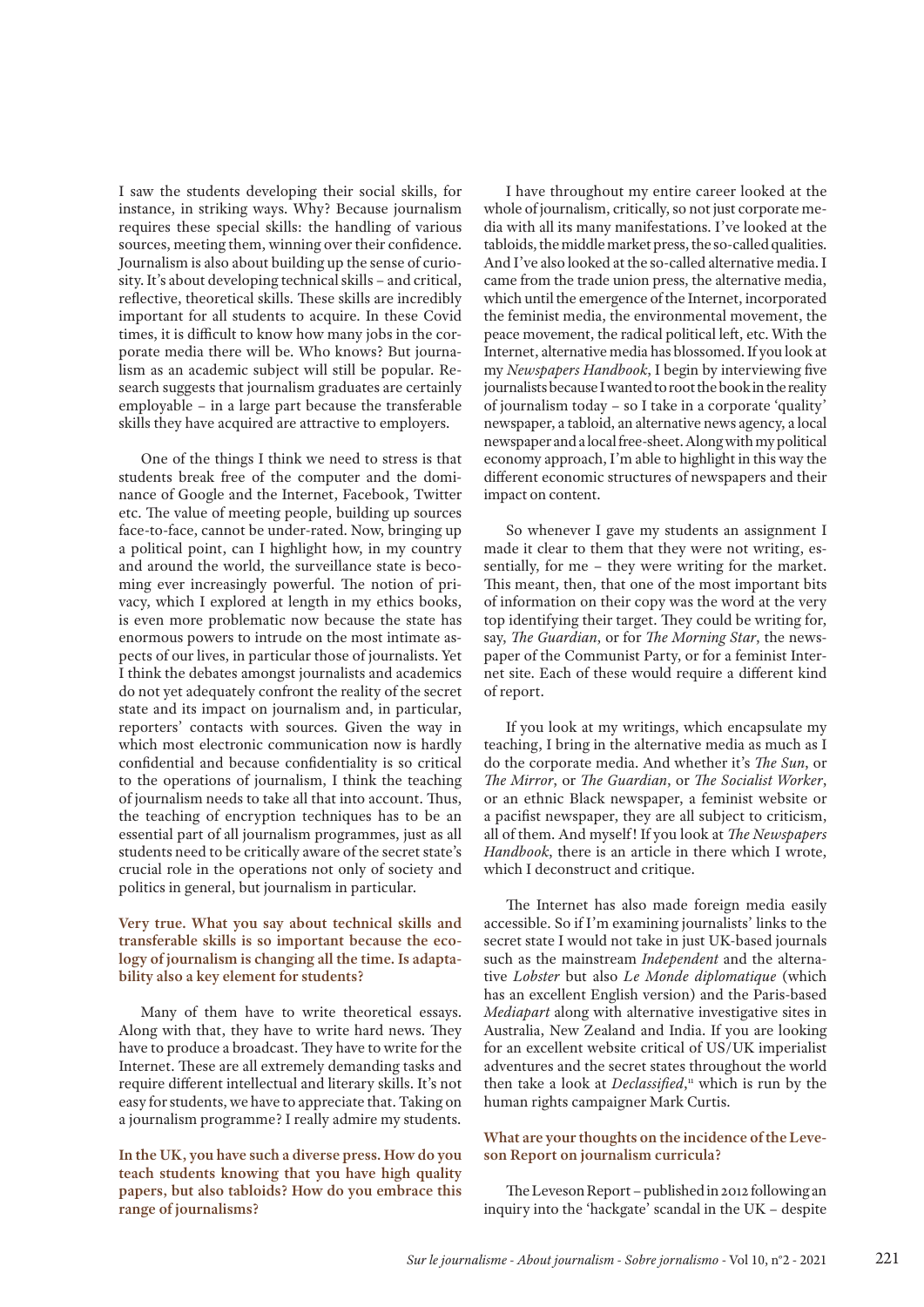all the hype has had little impact on media operations. The main witnesses were journalists, academics and celebrities. Ordinary people, such as the relations of Millie Dowler, a murdered young girl whose phone had been hacked, were given just walk-on parts. So its connection with everyday reality was somewhat remote. It was a kind of spectacle serving essentially to marginalise the major problems in the industry. In this respect, given my interest in the political economy of the media, it's not surprising that I should stress the monopoly ownership by a few companies. These are headed mostly by men and, indeed, there is an inherent sexism within the industry. The Leveson Inquiry, surprise, surprise, took no account of the alternative media, which could have provided examples of good media coverage. The Butler Inquiry had previously, in 2004, examined the handling of intelligence by the government following the Iraq War. But, again, significantly, a particularly important factor – namely the links between the media and intelligence – was never, ever (not surprisingly) discussed.

Now, there was to be a Leveson Inquiry Two, in which politicians' close ties to journalists were to be examined. These ties have been written about by academics for decades, so the topic is well known. But, of course, the follow-up inquiry never happened. It was cancelled.

**How important is accreditation in UK schools of journalism? Is it a** *sine qua non* **for survival? Does accreditation enhance credibility and employability? Are rankings a matter of utmost importance?**

Accreditation: Absolutely crucial. It's part of the marketing, really, the selling of the courses. At Lincoln, it helped us a lot. We had accreditation from all the relevant bodies: the National Council for the Training of Journalists (NCTJ) for newspapers, the Broadcasting Training Council (BTC), the Periodicals Training Council (PTC) for magazines, and we had accreditation from the European Journalism Training Association (EJTA).

There is a problem that goes with NCTJ accreditation. The organisation is dominated by local media editors who have tended to stress the importance of shorthand. But can you fail a student because they have not mastered shorthand? It's a dilemma. Now if you want to meet journalism teachers in the UK and get totally bored (*laughter*), you mention the NCTJ. Because the debate around shorthand is endless!

**In the ongoing debate on "the future of journalism education," some recommend "a realignment of journalism education from an industry-centered model to a community-centered model as one way to re-engage journalism education in a more productive and vital role in the future of journalism."12 Where do you stand on this?**

I think journalism programmes need to be focused on both the industry and the community (local, national, international). I might be very critical of the industry, but it's very much at the heart of everything I do. Can I add two things?

#### **Of course, please!**

Humour, I've done two books on humour with my friend David Swick.13

#### **Yes, from University of King's College, in Nova Scotia.**

I taught journalism for all those years but very rarely gave my students an assignment to write humorously. Now I've retired from full-time teaching I am able to reflect more – and see what I failed to cover. But clearly there is a lot of interest internationally in the topic amongst journalism academics – we were sent so many excellent abstracts we were able to produce two texts.

#### **It is fascinating because humour is something that does not always travel easily.**

True. It is very tricky, but that makes it all the more interesting. I also jointly edited a book with my Australian friend and colleague, Sue Joseph, on sex and journalism,<sup>14</sup> another topic which I failed to cover adequately while a full-timer. I did teach a programme on human rights reporting for a number of years at Lincoln and students there would deal with issues relating to sexuality. For instance, they would examine the 'epidemic' of rape in South Africa. Indeed, if you look at the overall academic study of sex it's perhaps too concentrated on 'negative' aspects. For instance, prostitution, sex trafficking – that sort of thing. But sexuality is clearly a very sensitive topic. I recently reviewed a Routledge book dealing with sensitive subjects. Interestingly, when sex issues appeared, they were all 'negative' ones.

#### **What is your next project?**

I did two books last year on Orwell: *Journalism Beyond Orwell* (published by Routledge) and *Orwell, the Secret State and the Making of* Nineteen Eighty-Four (published by Abramis). I guess I've become an Orwell bore. During lockdown I wrote 120,000 words on Orwell, many of them for various journals and websites. In one of them I looked at his appearance and the way in which he represented clothes in his writing, and along with that, nakedness. There's already been *Orwell's Nose*15 and *Orwell's Cough*16 and when I reviewed them I wondered what on earth could follow that. In the end, I've joined the fun and called mine *Orwell's Moustache*, which brings together my lockdown pieces.<sup>17</sup>